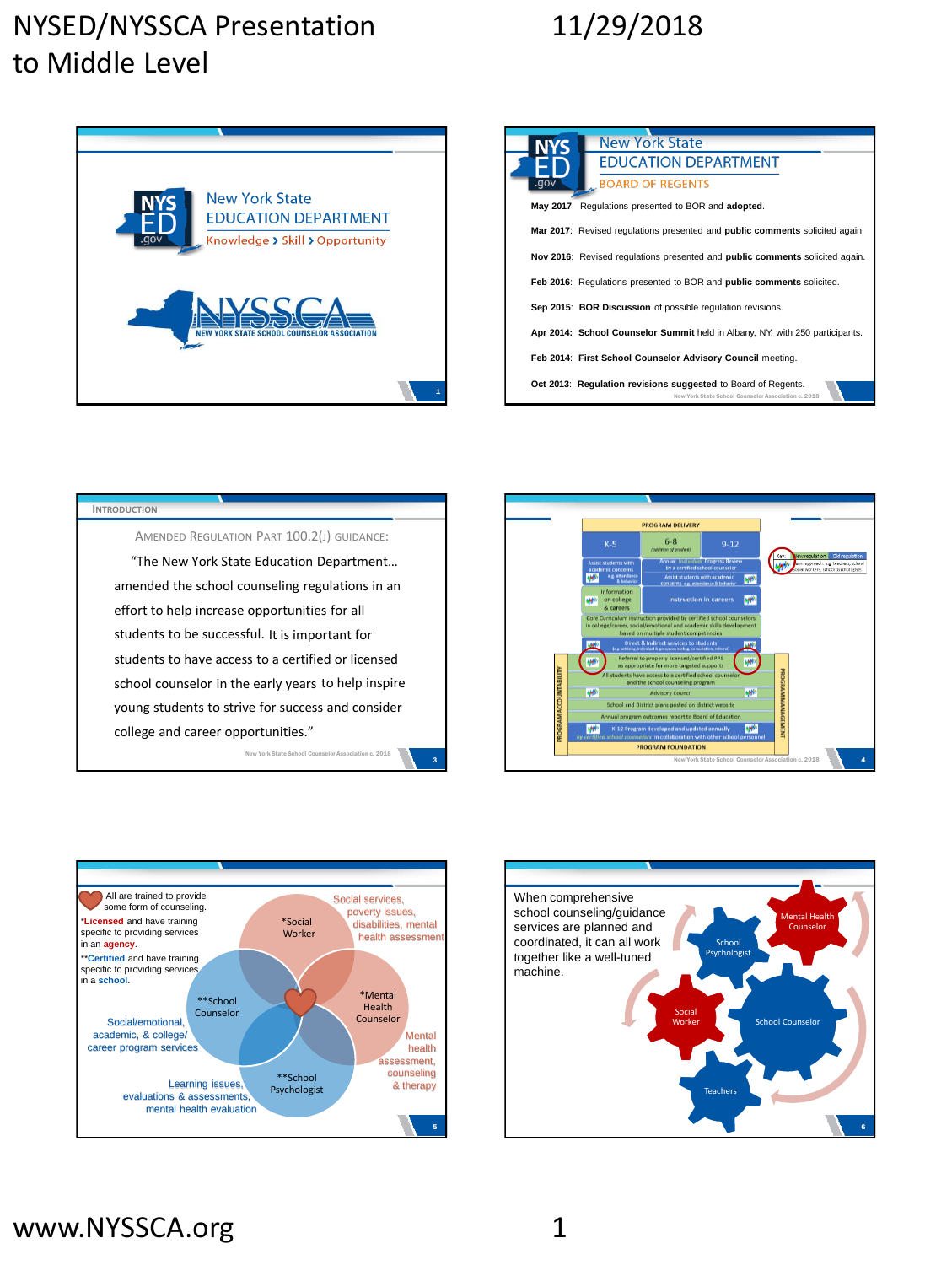### NYSED/NYSSCA Presentation to Middle Level

## 11/29/2018